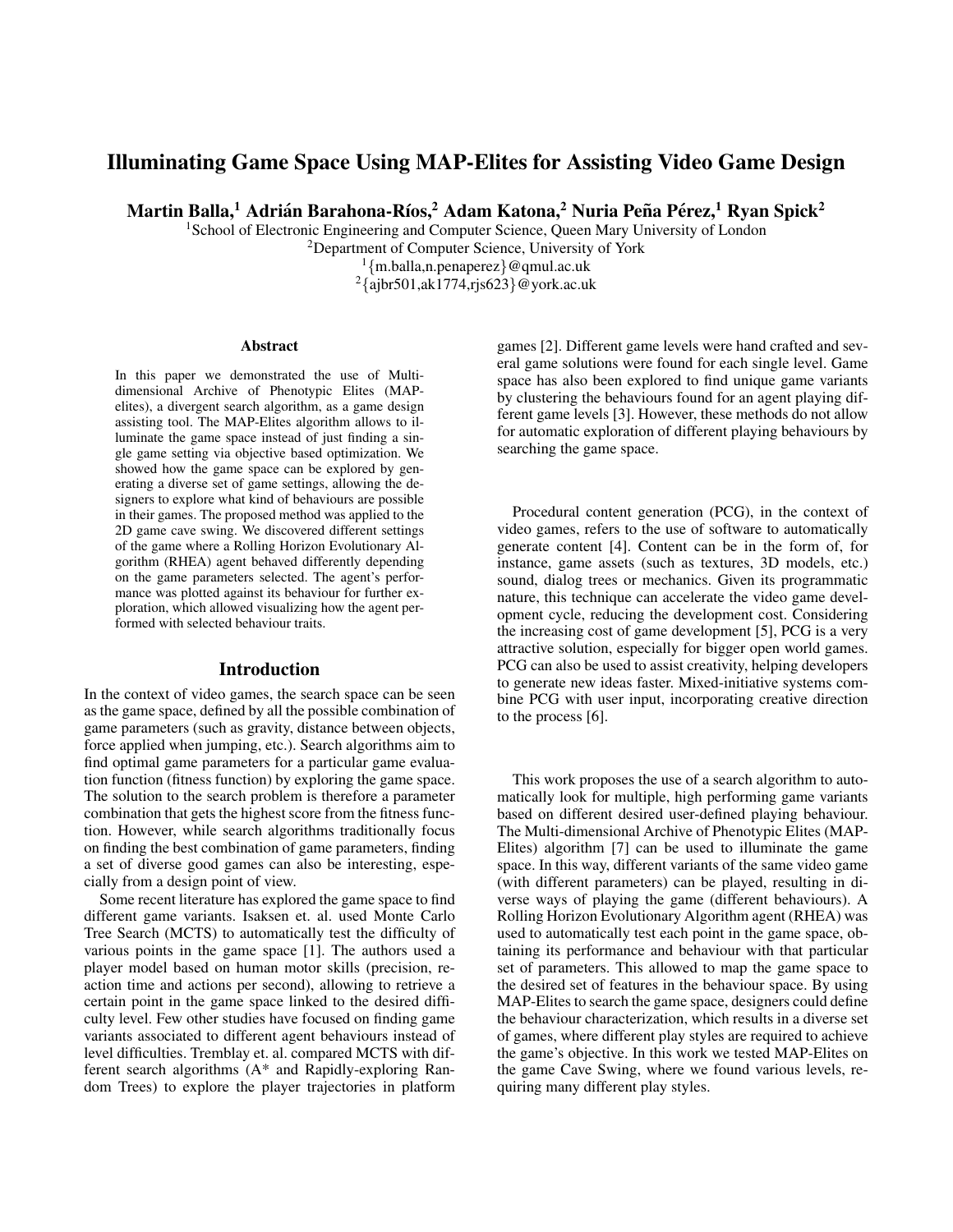# Background

# Optimization algorithms

Optimization algorithms have been traditionally used to find the best solution of a given parameter set. To determine the best solution, a fitness or score function is required, which can be the score in the game or some designed heuristics. As most games have a high number of parameters, it is usually impractical to find the best combination by manually tuning. Parameters can be discrete, where a pre-defined set of values are used, or continuous, where the values are arbitrary within a defined range. Most optimization algorithms require the user to define discrete values, such as Grid Search or NT-BEA [8]. Continuous parameter optimization is more complex as more combinations arise. Popular continuous optimization algorithms are Random Search and CMA-ES [9].

## MAP-elites

MAP-elites is a divergent search algorithm which belongs to a family of algorithms called Quality Diversity (QD) [10]. The goal of Quality Diversity algorithms is to find a diverse set of good quality solutions, instead of a single best solution. By optimizing for both performance and diversity, these algorithms often outperform purely objective based optimization by avoiding getting stuck in local optima. Quality Diversity algorithms rely on a user defined Behavior Characterization (BC). This BC is used to measure similarity between solutions, which allows the algorithms to directly search for diversity. The BC function is domain dependent. In the maze solving domain [11], where a robot have to navigate in a maze, the BC can be the trajectory taken by the robot, or the final position of the robot. In a six legged robot walking domain [12] the BC can be defined by how much each leg touches the ground. While some QD algorithms like Novelty Search with Local Competition [11] focuses more on quality, MAP-elites puts more emphasis on diversity. This is achieved by considering multiple dimensions of behaviour separately, instead of just calculating the distance between two behaviours. This property makes MAP-elites especially useful for exploring the search space, by discovering all kind of different behaviours.

### Cave Swing

Cave Swing is a tap timing game that consists of travelling along a cave of certain width and height by shooting a rope that can anchor to specific locations. A run of the game is successful when an agent manages to travel all the way along the cave in a certain amount of time while avoiding accidentally hitting any of the borders of the map (see Fig. 1).

Only two actions are available for this game, a "null" action and "shooting" action, which throws the rope so that it attaches to the nearest available anchor location. Once a rope is anchored, the agent remains hanging from it until another shooting action takes place. The physics of the game are relatively simple, with the movement of the hanging agent depends on both the pulling force exerted by the rope and an external force. The rope is modelled as an elastic of zero natural length, so its pulling force is determined by its stiffness *k*. This force is multiplied by a loss factor (see Table 1

for information regarding all game parameters). The external force acting on the agent can be picture as a gravity  $(G)$ that pulls the agent on both the horizontal  $(G_x)$  and vertical directions( $G_y$ ). The rope can only attach to the anchor locations, which are placed at a certain height depending on the map dimensions.

The score of this game is calculated for each time frame, and is therefore available at all times during a run of the game (see Fig. 1). The calculation of the score is based on how much the agent has progressed in the x direction, how high it is on the vertical direction and how fast it is completing the level. This is defined in equation 1, for each given time t.

$$
Score = xP_x + yP_y - tP_t \tag{1}
$$

Where  $x$  and  $y$  are respectively the horizontal and vertical position at any given time t.  $Px$ ,  $Py$  and  $Pt$  are the points for x and y positions and the cost per time spent. If the agent succeeds in the run, it will add to this score a positive bonus, but if it fails a penalty will be subtracted from its score. The values of all the costs are defined in Table 1.

### Rolling Horizon Evolutionary Algorithm

A variant of the Rolling Horizon Evolutionary Algorithm (RHEA)[13] with a single individual (based on a rolling horizon mountain climber (RHMC) [14] algorithm) was considered for this work.

This algorithm constructs a random sequence of actions, which is executed in the forward model and a score from the state reached is calculated. In Cave Swing the value of the state is based on the actual numerical score in the game, which is updated and available at every game state.

Then, the current solution (i.e the current action sequence) is mutated and the mutated copy is evaluated. If better, the previous solution is overwritten. The process continues until the solution is good enough or the maximum time is elapsed. A shift buffer is used, which allows the agent to keep the previously evolved sequence, execute only the first action, shift every element by one position to the left and fill the last position by a random element. We avoid total random mutation, which means that every element of the list cannot be mutated more than once per mutation. The parameters used for the RHEA agent in this experiment can be found in Table 2.

## Methodology

#### Experimental Procedure

The project was implemented as a client-server based architecture. The server in Java contained an implementation of the game Cave Swing and the RHEA agent. The client in Python contained the MAP-elites implementation and was used for visualizing the data received from evaluation in the server.

Firstly, given sets of parameters was selected by the MAP-Elites algorithm and passed to the server to run the evaluations on the game.

Cave Swing is fully deterministic, while the agent is stochastic due to the random initial sequence and random mutations. In order to run the evaluations of the game,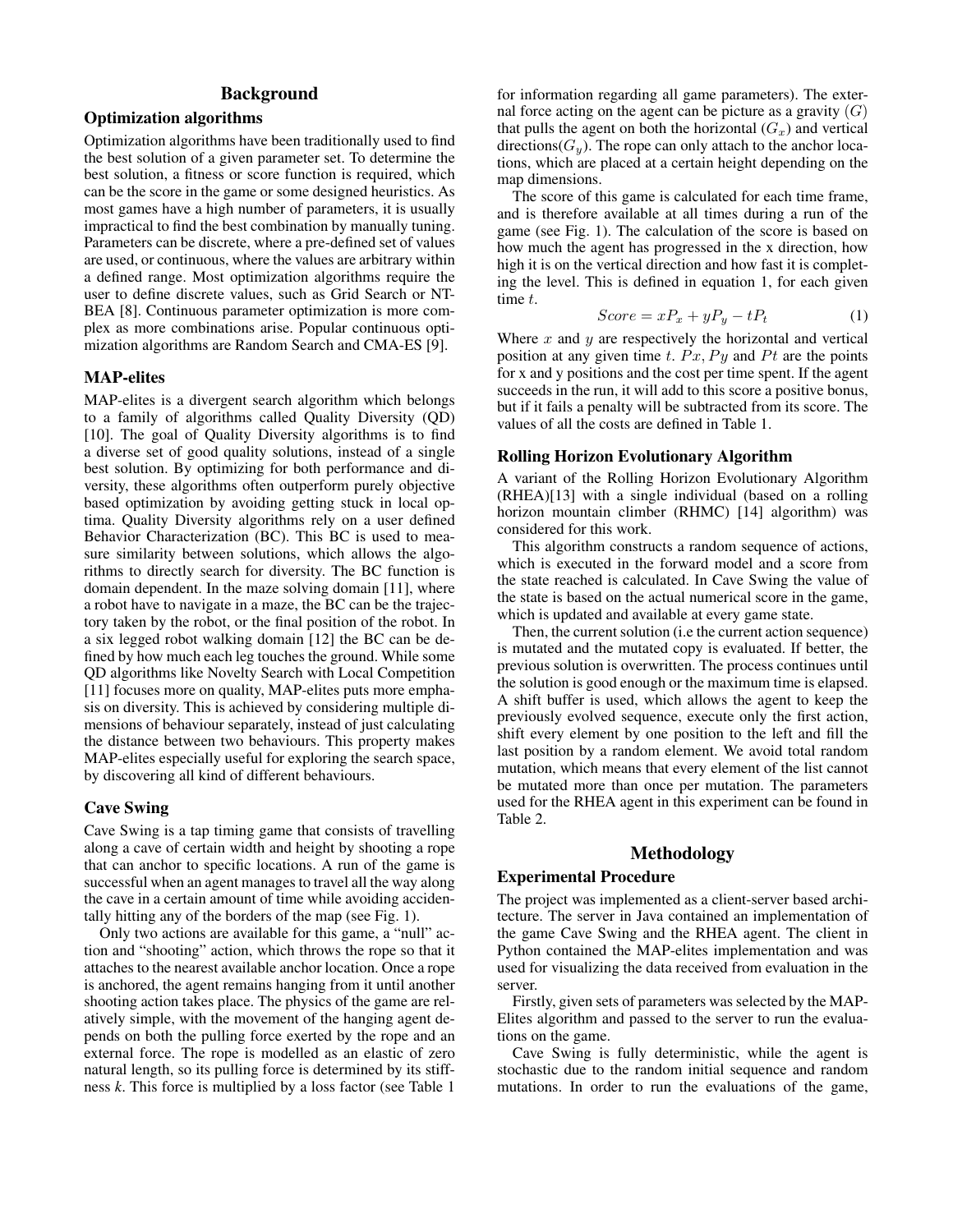Table 3: MAP-elites parameters

| <b>MAP-elites</b> parameters |                |
|------------------------------|----------------|
| <b>Mutation</b> rate         |                |
| Initial random evaluations   | 1000           |
| Total evaluations            | 10000          |
| Grid size                    | $50 \times 50$ |

Table 1: Game Parameters. Fixed parameters are those that were kept as a default value. These includes the score-related parameters and parameters that could affect the selected behaviour features. Explored parameters are those that were tuned by the MAP-Elites.

| <b>Fixed Parameters</b>    |                 | <b>Default Value</b> |
|----------------------------|-----------------|----------------------|
| Map Width                  | 2500            |                      |
| Map Height                 | 250             |                      |
| <b>Anchors Height</b>      | 100             |                      |
| <b>Maximum Ticks</b>       | 500             |                      |
| Points per x               | 1000            |                      |
| Points per y               | 1000            |                      |
| Cost per Tick              | $\overline{10}$ |                      |
| <b>Success Bonus</b>       | $-10$           |                      |
| <b>Failure Penalty</b>     |                 |                      |
| <b>Explored Parameters</b> | Min. Value      | <b>Max. Value</b>    |
| Number of Anchors          | 5               | 20                   |
| Gravity in x               | $-1$            |                      |
| Gravity in y               | $-1$            | $\overline{2}$       |
| <b>Rope Stiffness</b>      | 0.005           | 0.1                  |
| <b>Loss Factor</b>         | 0.99            | 0.99999              |

Table 2: RHEA Parameters. All of these parameters were fixed for the experiment.

| <b>RHEA Parameters</b>       | <b>Default Value</b> |
|------------------------------|----------------------|
| Sequence Length              | 200                  |
| Number of Evaluations        | 20                   |
| <b>Mutation Rate</b>         | 10                   |
| <b>Shift Buffer</b>          | true                 |
| <b>Total Random Mutation</b> | false                |

the agent's parameters were fixed, but not the seed, so the agent's performance could differ between runs. To get a better estimate of the level's difficulty, every set of parameters was evaluated 20 times using the same agent with fixed parameters. The performance was defined as the agent's score for each run. The observed behaviour features and the final score were averaged over the 20 runs and returned to the client.

In the client, the MAP-elites created a grid (or map) with dimensions 50x50, where each cell belonged to a certain behaviour. This behaviour map was characterized by two features chosen for their simplicity and interesting emerging behaviours:

- 1. Game duration  $(d)$ , which was calculated as the number of ticks per game run.
- 2. Average height  $h$  of the agent along one run of the game, defined by equation 2.

$$
\bar{h} = \frac{\sum_{t=0}^{d} y_t}{w} \tag{2}
$$

Where  $w$  is the map's width, and  $y_t$  is the agent's height for a specific time  $t$ .

In order to initialize the grid, the possible range for both of the behaviour features were obtained. This was achieved by running a thousand evaluations and measuring the minimum and maximum values. Then the grid was created such that each cell had uniform size.

The entire selection and evaluation was repeated many times. While all the cells in the behaviour map were empty, the algorithm randomly picked parameters and evaluated them. The length of this stage was controlled by a parameter "initial random evaluations".

Once this part was completed, the algorithm continued by randomly selecting a populated cell and mutating its parameters. Cave Swing's parameter space contains boolean, integer and floating point parameters so a simple mutation operator was used for simplicity. Whenever a parameter was mutated, it was reassigned with a uniformly distributed random number in the valid range. For each mutation the number of mutated parameters was randomly selected between one and the mutation rate.

For this experiment not all the parameter space of Cave Swing was explored. Those parameters related to the score calculation and the map dimensions were fixed, as they would affect differently the game evaluation and the characterization of both of the behaviour features selected. Please refer to table 1 for information regarding which parameters were explored.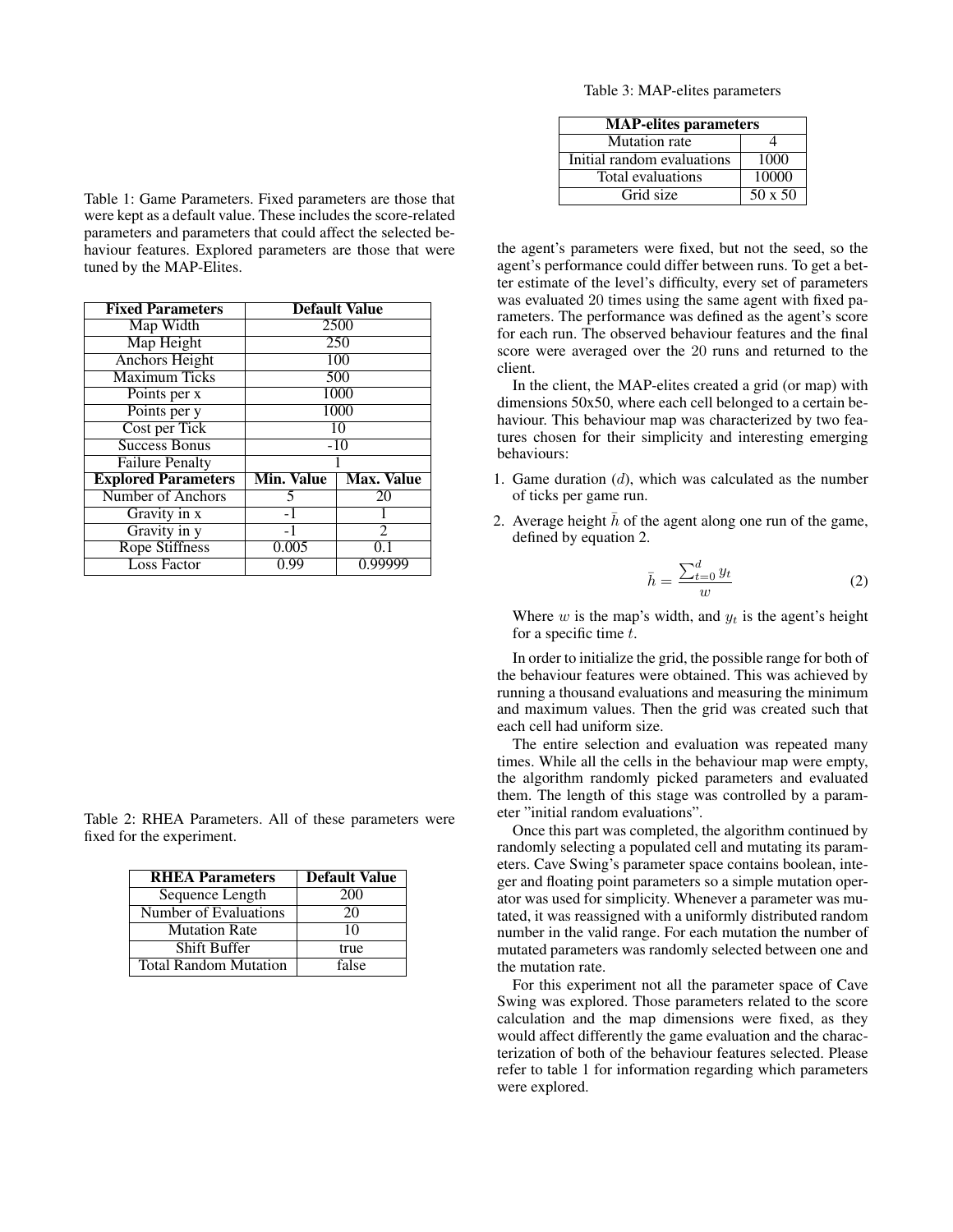# Data Analysis

The resulting output of 10,000 iterations of the MAP-Elite algorithm (with 1000 of these being initial random permutations) was computed and the corresponding data collected.

The behaviour maps obtained were explored visually using heatmap style graphs. Each cell of the heatmap contains the parameter set for that agent's evaluation in the game. If a behaviour could be found for that set of parameters, the cell contains a coloured value, which shade was changed depending on the performance value being represented. Those cells where a behaviour could not be found remained in white. This allowed to easily identify regions of high versus low performance within the behaviour space with a contrasting gradient of colours.

Moreover, in order to facilitate the exploration of the found behaviours, a graphical interface was designed by making each of these heatmaps interactive. In this way, each of the cells in the behaviour map returned its associated parameters by clicking on them. This allowed to automatically send the selected set of parameters to the Java server and run a simulation of the game, where the behaviour of the agent could be visually inspected.

# Results

The proposed MAP-Elites algorithm successfully found relationships between the parameter space and several points in the behaviour space, with a 57.6% of the cells containing a solution (i.e. 1440 out of 2500 different behaviours were found).

Fig. 2 shows that the agent's performance distribution depends on both of the behaviour features selected. In this map, the horizontal axis represents the duration of the game and the vertical axis represents the average height. The brighter the value, the better the performance.

By visually inspecting Fig. 2, it can be observed that for short game duration, the performance tended to be very poor. In general, this correspond to runs when the agent did not manage to succeed in the game and the failure penalty was applied. Interestingly, the region determined by medium game duration seems to show the best performance values with longer runs of the game being more detrimental to the agent's performance. This region of medium game duration and high performance values is also related to a larger range of average height values for the agent. Specially for longer games, the variability of the average height reduces considerably.

Fig. 3 shows the game simulations corresponding to the sets of parameters associated to 3 different cells in the behaviour map. As it can be observed, the trajectory of the agent in Fig. 3b shows an oscillating behaviour as the agent travelled up and down around the anchors and therefore achieved a medium average height. This behaviour led to a long game duration. Fig. 3a shows a very different behaviour. The trajectory of the agent was restricted to the top of the map and the duration of the game was relatively short. The agent seemed to have gained momentum, propelling itself towards the top of the map and being able to travel at fast speed. Fig. 3c shows a similar behaviour, however the

agent propelled itself to the bottom of the map

In order to understand how each of the five explored parameters affected the behaviour space four different heatmaps were built (see Fig. 4).

Fig. 4a adds to the previously described behaviourperformance relationship the corresponding direction and magnitude of the gravity force. This figure suggests that the average height has a dependency on the gravity direction, as high average height values correspond to gravity values that would have pulled the agent upwards and low values correspond to gravity values pulling the agent downwards. This could explain why the agent propelled itself downwards or upwards in Figs. 3a and 3c. Visual inspection of Fig. 4a also suggests that long games correspond to points in which the magnitude of the gravity was very low, which would have difficulted the agent's horizontal movement and decreased its height range.

Figs. 4b to 4d use the color intensity to represent the value of the parameter selected instead of the performance.

Fig. 4b suggests that the stiffness of the rope also played a relevant role in determining the agent's behaviour. Elite solutions with high rope stiffness were only found for low to medium game duration and medium average height, but more diverse solutions were found for more elastic ropes.

Fig. 4c displays the relationship between the number of anchors and the behaviour map and Fig. 4d presents the relationship between the different values of the loss factor and the behaviour space. It can be observed that the agent's behaviour does not seem to depend on the value of these parameters.

#### **Discussion**

In general, the obtained results show that it is possible to explore the behaviour space by using the proposed algorithm. Visualization of the data seems to be quite useful to explore which parameters are giving place to interesting behaviours and how well a certain agent is able to perform in this conditions. In this way, using MAP-elites can be useful for game designers to find many variants of a game/level. Instead of just highlighting the best solution, where the agent scores the highest, this method illuminates many different variants. The variants can be visualized, depending on their behaviour features, which would allows game designers to explore all the possible behaviours their game could achieve.

The game selected for this work (Cave Swing) is relatively simple and is governed by non-complex physics. Therefore, not many behaviour emerge from the AI. This game was therefore ideal for a proof-of-concept but the proposed method could be more interesting with more complex games, where the relationship between the game parameters and the agent's behaviour is less clear. For this behaviour characterization only 2 features were used, but MAP-elites is not limited to having a maximum number of features. As the number of features increase the visualization becomes more complex, but it is still possible to represent it as proved by Cully et al [12].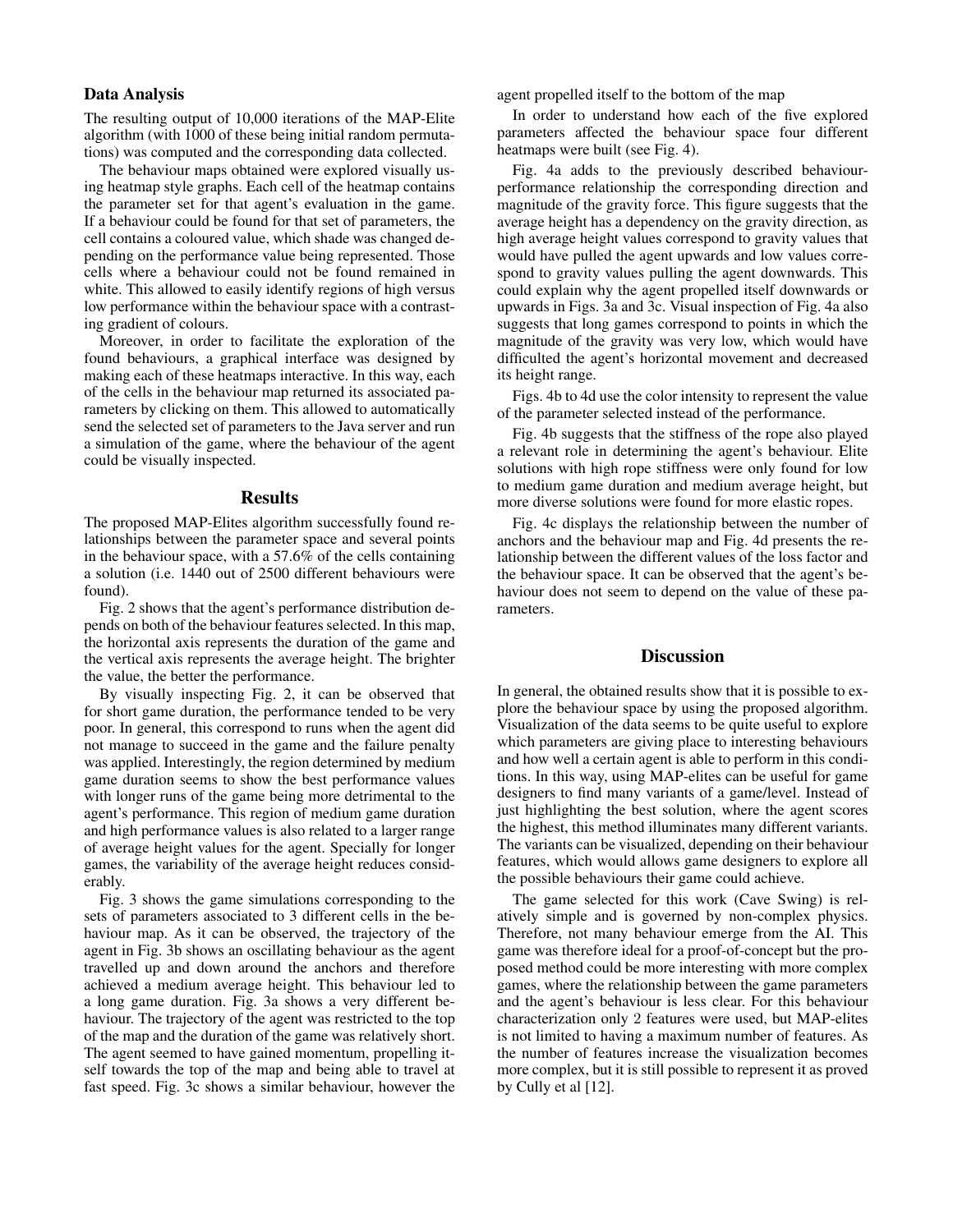# Conclusion and Future Work

This work presents an exploration of the use of MAP-elites to a low-parameter game space in order to discover interesting combinations of game parameters. Agents are then simulated to play the game trying to achieve the highest possible score. The visualization of the data collected through the use of the MAP-elites algorithms shows a high level of detail when comparing the features of the game space which we chose to optimize for the grid of pre-chosen behaviour values for both average height and game duration. Furthermore, a plot of the agent playing a game with a chosen set of behaviours (speed/ticks) was also presented to understand how the game parameters affect the agent's movement.

As future work, the parameter tuning could be extended to tune more parameters in the game and also the agent to play the game. With MAP-elites we were able to find parameters for many diverse levels, so optimizing an agent over the set of games could lead to an agent which plays the game overall very well. As Cave Swing is fairly simple, applying MAP-elites to more complex games would be more interesting, where we could evaluate more interesting behaviour features.

#### Acknowledgments

This work was supported by the EPSRC Centre for Doctoral Training in Intelligent Games & Game Intelligence (IGGI) [EP/L015846/1].

#### References

- [1] A. Isaksen, D. Gopstein, and A. Nealen, "Exploring game space using survival analysis.," in *FDG*, 2015.
- [2] J. Tremblay, A. Borodovski, and C. Verbrugge, "I can jump! exploring search algorithms for simulating platformer players," in *Tenth Artificial Intelligence and Interactive Digital Entertainment Conference*, 2014.
- [3] A. Isaksen, D. Gopstein, J. Togelius, and A. Nealen, "Discovering unique game variants," in *Computational Creativity and Games Workshop at the 2015 International Conference on Computational Creativity*, 2015.
- [4] J. Togelius, E. Kastbjerg, D. Schedl, and G. N. Yannakakis, "What is procedural content generation?: Mario on the borderline," in *Proceedings of the 2nd international workshop on procedural content generation in games*, p. 3, ACM, 2011.
- [5] J. Togelius, N. Shaker, and M. J. Nelson, "Procedural content generation in games: A textbook and an overview of current research," *Togelius, N. Shaker, M. NelsonBerlin: Springer*, 2014.
- [6] A. Baldwin, S. Dahlskog, J. M. Font, and J. Holmberg, "Mixed-initiative procedural generation of dungeons using game design patterns," in *2017 IEEE Conference on Computational Intelligence and Games (CIG)*, pp. 25–32, IEEE, 2017.
- [7] J.-B. Mouret and J. Clune, "Illuminating search spaces by mapping elites," *arXiv preprint arXiv:1504.04909*, 2015.
- [8] S. M. Lucas, J. Liu, and D. Perez-Liebana, "The ntuple bandit evolutionary algorithm for game agent optimisation," in *2018 IEEE Congress on Evolutionary Computation (CEC)*, pp. 1–9, IEEE, 2018.
- [9] N. Hansen, S. D. Müller, and P. Koumoutsakos, "Reducing the time complexity of the derandomized evolution strategy with covariance matrix adaptation (cmaes)," *Evolutionary computation*, vol. 11, no. 1, pp. 1– 18, 2003.
- [10] J. K. Pugh, L. B. Soros, and K. O. Stanley, "Quality diversity: A new frontier for evolutionary computation," *Frontiers in Robotics and AI*, vol. 3, p. 40, 2016.
- [11] J. Lehman and K. O. Stanley, "Evolving a diversity of virtual creatures through novelty search and local competition," in *Proceedings of the 13th annual conference on Genetic and evolutionary computation*, pp. 211– 218, ACM, 2011.
- [12] A. Cully, J. Clune, D. Tarapore, and J.-B. Mouret, "Robots that can adapt like animals," *Nature*, vol. 521, no. 7553, p. 503, 2015.
- [13] D. Perez, S. Samothrakis, S. Lucas, and P. Rohlfshagen, "Rolling horizon evolution versus tree search for navigation in single-player real-time games," in *Proceedings of the 15th Annual Conference on Genetic and Evolutionary Computation*, GECCO '13, (New York, NY, USA), pp. 351–358, ACM, 2013.
- [14] J. Liu, D. Pérez-Liébana, and S. M. Lucas, "Banditbased random mutation hill-climbing," in *2017 IEEE Congress on Evolutionary Computation (CEC)*, pp. 2145–2151, IEEE, 2017.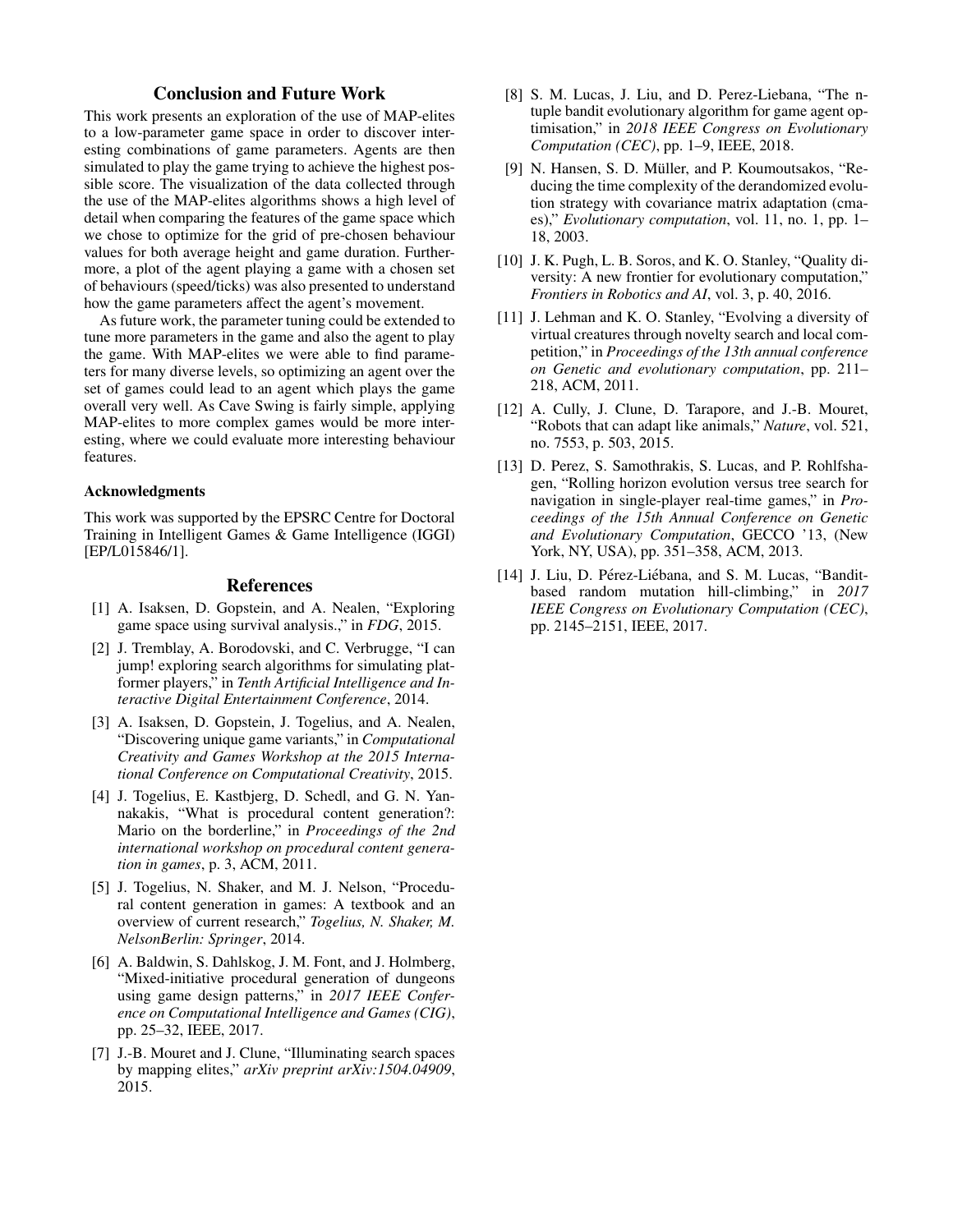# Appendix

# Individual Contributions

The idea for the project originated from Adam. We discussed the plan and the scope of the project together. As we used a client-server architecture we divided the tasks, Adam and Adrián worked on the python side, while Ryan, Martin and Nuria worked on the Java side. We made the design decisions together. After implementing the main workflow, Ryan implemented the Graphical Interface and generated the behaviour visualisation, Martin implemented the java function which runs the game with visuals and Nuria started working on the report. We discussed the structure and the details and then we wrote it together.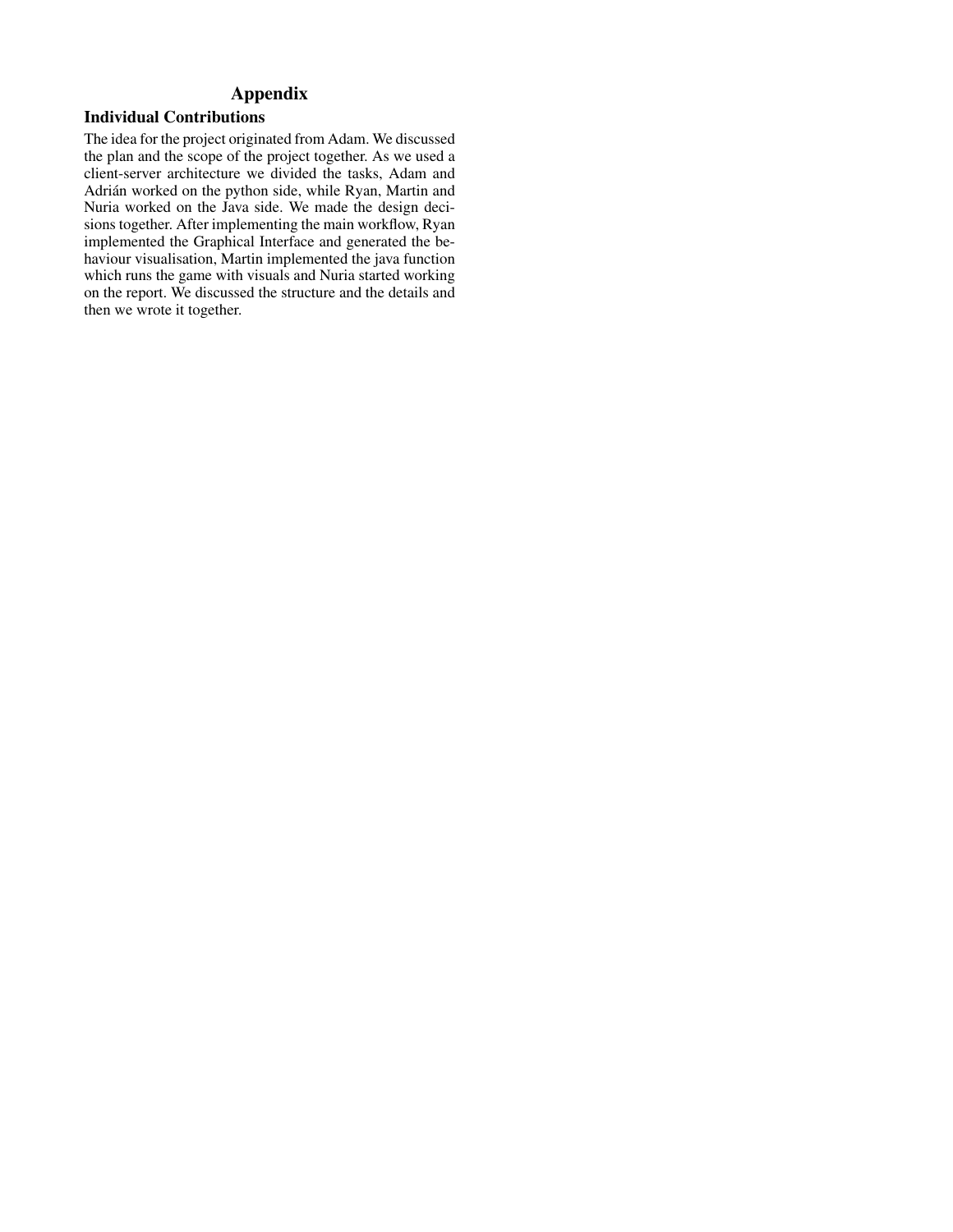GameDiagram.png

Figure 1: Schematics of the game *Cave Swing*. The agent controlling the character travels along the cave hanging from a rope of stiffness *k*, which can only attach to the anchors.  $G_x$  and  $G_y$  are the horizontal and vertical components of the external gravity force acting on the agent. The game finishes if the agent hits any of the grey borders of the map or exceeds a certain amount of time, giving a failure result; or if the agents reaches the goal, giving a successful result.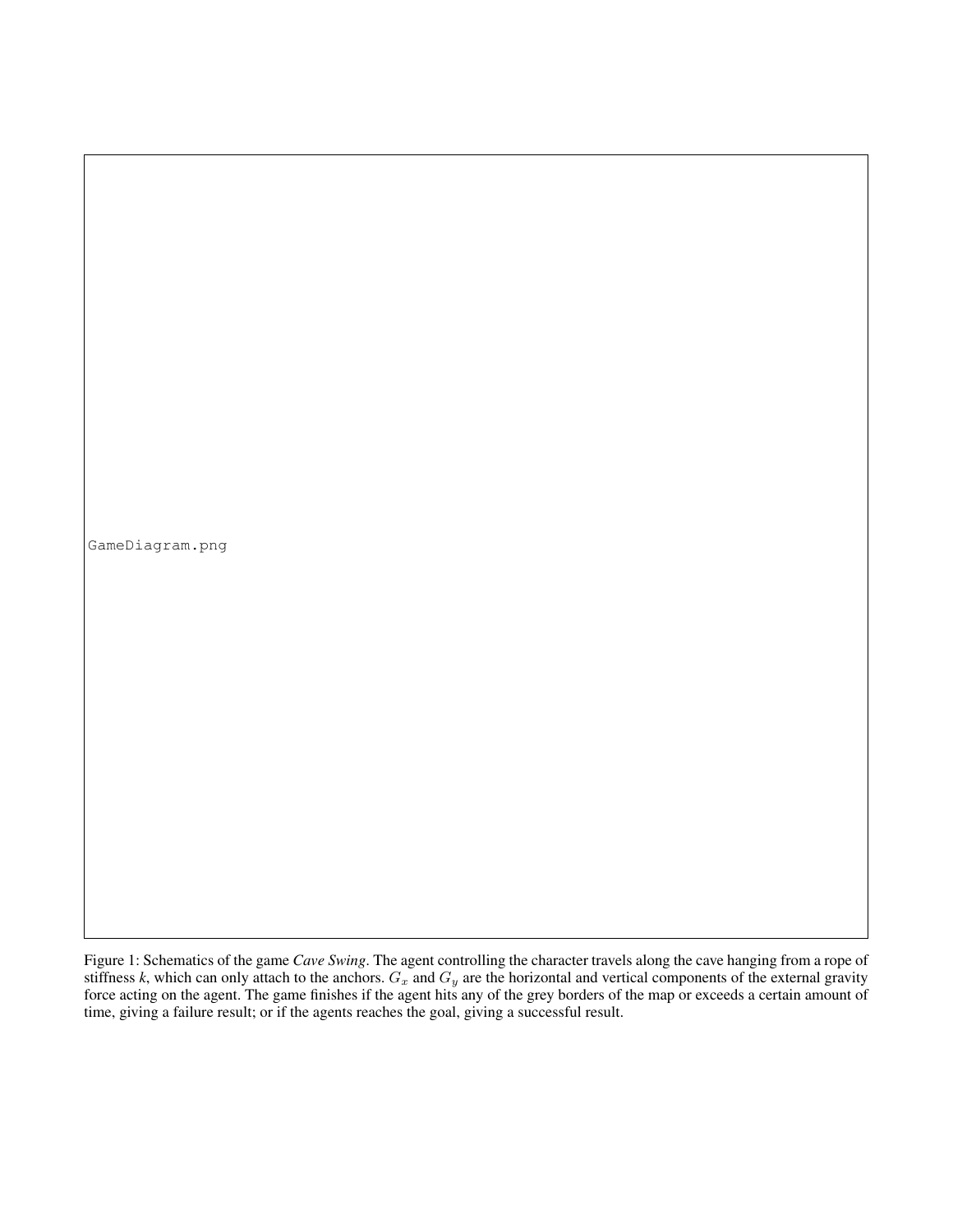

Figure 2: Average game ticks (X axis) against average game height (Y axis). The intensity of the heatmap represents the score achieved by the agent, with the given parameter set (the brighter, the higher scores were achieved by the agent). White regions correspond to areas where no behaviours were found (i.e. either impossible to achieve or not explored by MAP-elites in 10,000 iterations).

(a) Trajectory plot for agent with ticks 60 and height 208

trajectory1-eps-converted-to.pdf

trajectory-eps-converted-to.pdf

(b) Trajectory plot for agent with ticks 260 and height 140

trajectory3-eps-converted-to.pdf